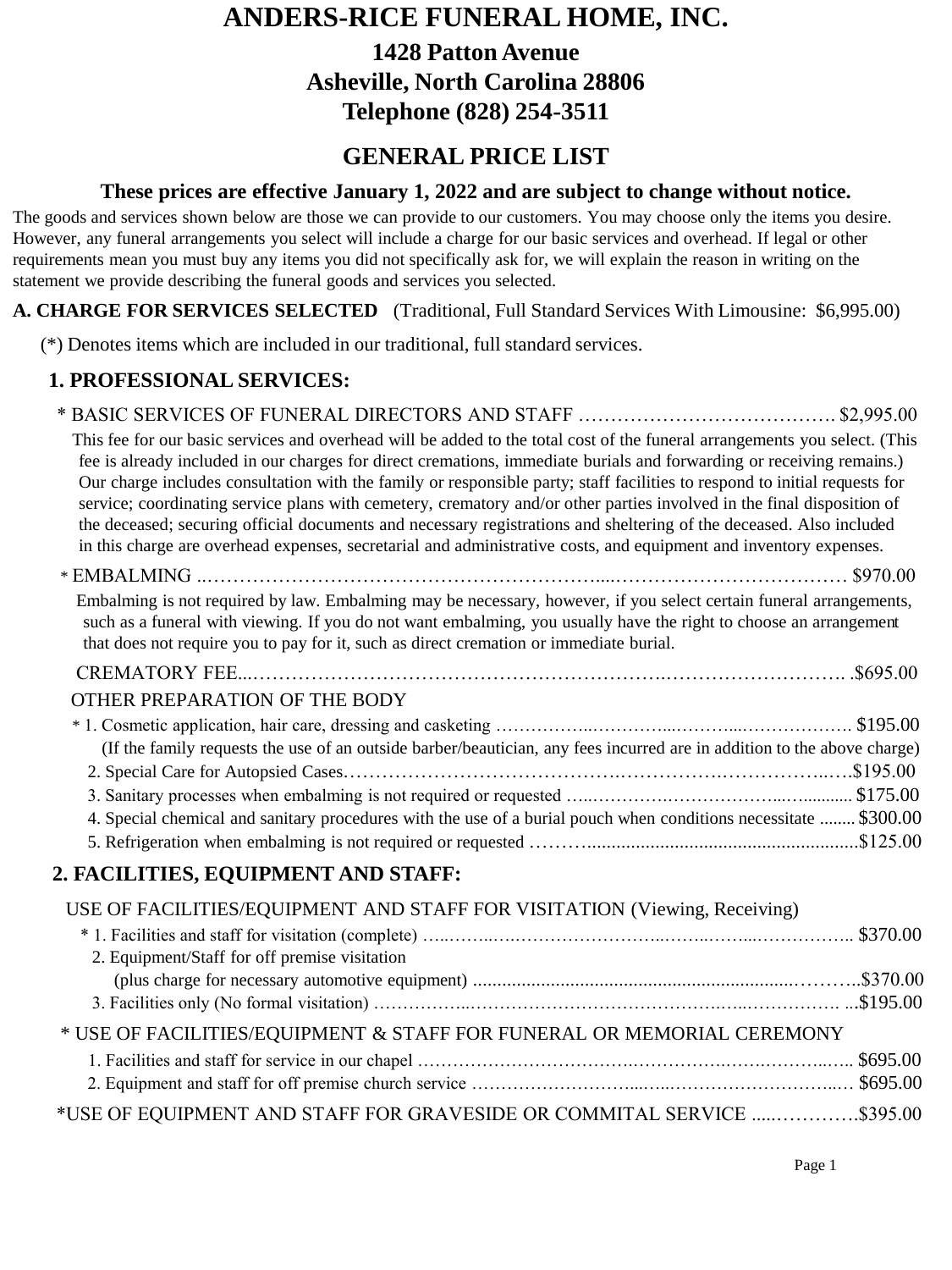#### **3. TRANSPORTATION:**

All stated charges are for the use of vehicles within a radius of thirty miles. A charge of \$2.50 per mile (one way) will be charged for each vehicle taken past the thirty mile radius.

### **B. CHARGE FOR MERCHANDISE SELECTED**

| mmol i on miliwim olol olliec i le                                                                                                                                                                   |
|------------------------------------------------------------------------------------------------------------------------------------------------------------------------------------------------------|
|                                                                                                                                                                                                      |
|                                                                                                                                                                                                      |
|                                                                                                                                                                                                      |
|                                                                                                                                                                                                      |
|                                                                                                                                                                                                      |
|                                                                                                                                                                                                      |
|                                                                                                                                                                                                      |
| CASKETS: We offer caskets which range in price from \$895.00 to \$10,975.00. (A complete price list will be<br>provided at the funeral home.)                                                        |
| OUTER BURIAL CONTAINERS: We offer outer burial containers which range from \$1,495.00 to<br>\$3,995.00. (A complete price list will be provided at the funeral home.)                                |
| CREMATION URNS: We offer cremation urns which range in price from \$48.00 to \$695.00. (A complete<br>price list will be provided at the funeral home.)                                              |
| BURIAL CLOTHING: We offer clothing which range from \$150.00 to \$250.00                                                                                                                             |
| SHIPPING CONTAINER: For air transportation of human remains in casket  \$195.00                                                                                                                      |
| COMBO CONTAINER: For air transportation of human remains without a casket  \$250.00                                                                                                                  |
| <b>C. SPECIAL CHARGES</b>                                                                                                                                                                            |
|                                                                                                                                                                                                      |
| This charge includes local removal of remains, limited basic services of staff, necessary authorizations,<br>embalming, shipping container & transportation to Greenville/Spartanburg (GSP) Airport. |
| RECEIVING REMAINS FROM ANOTHER FUNERAL HOME \$1,655.00                                                                                                                                               |
| This charge includes basic services of staff, care of remains and transportation of remains to local cemetery                                                                                        |
| (excluding any ceremonies or services at the graveside. If any of the above services are desired, refer                                                                                              |
| to the first page of the general price list.)                                                                                                                                                        |
|                                                                                                                                                                                                      |
| If you want to arrange a direct cremation, you can use an alternative container. Alternative containers                                                                                              |
| encase the body and can be made of materials like fiberboard or composition materials (with or without                                                                                               |
| an outside covering). The containers we provide are cardboard. Our charge for direct cremation (without                                                                                              |
| ceremony) includes local removal of the deceased from place of death,                                                                                                                                |
| basic services of funeral director and staff and cremation.                                                                                                                                          |
|                                                                                                                                                                                                      |
|                                                                                                                                                                                                      |

3. Direct cremation with cremation casket selected by purchaser (add to price of casket) ……... \$2,695.00

#### IMMEDIATE BURIAL ……………………………………………………….... \$2,695.00 to \$13,220.00 This charge includes local removal of remains, basic services of staff, custody and other preparation of remains, and local transportation to cemetery.

1. Immediate burial with container provided by purchaser ………………………...…………… \$2,695.00 2. Immediate burial with minimum cloth covered casket ………...…………………………….. \$3,590.00 3. Immediate burial with minimum 20 gauge non-sealer casket ……………………...………… \$4,290.00 4. Immediate burial with casket selected by purchaser (add to price of casket) ………..………. \$2,695.00

#### \*NOTICE TO CONSUMER\*

These disclosures are made in compliance with requirements for disclosure set forth by the Federal Trade Commission. This requirement became effective April 30, 1984 and was revised July 19, 1994.